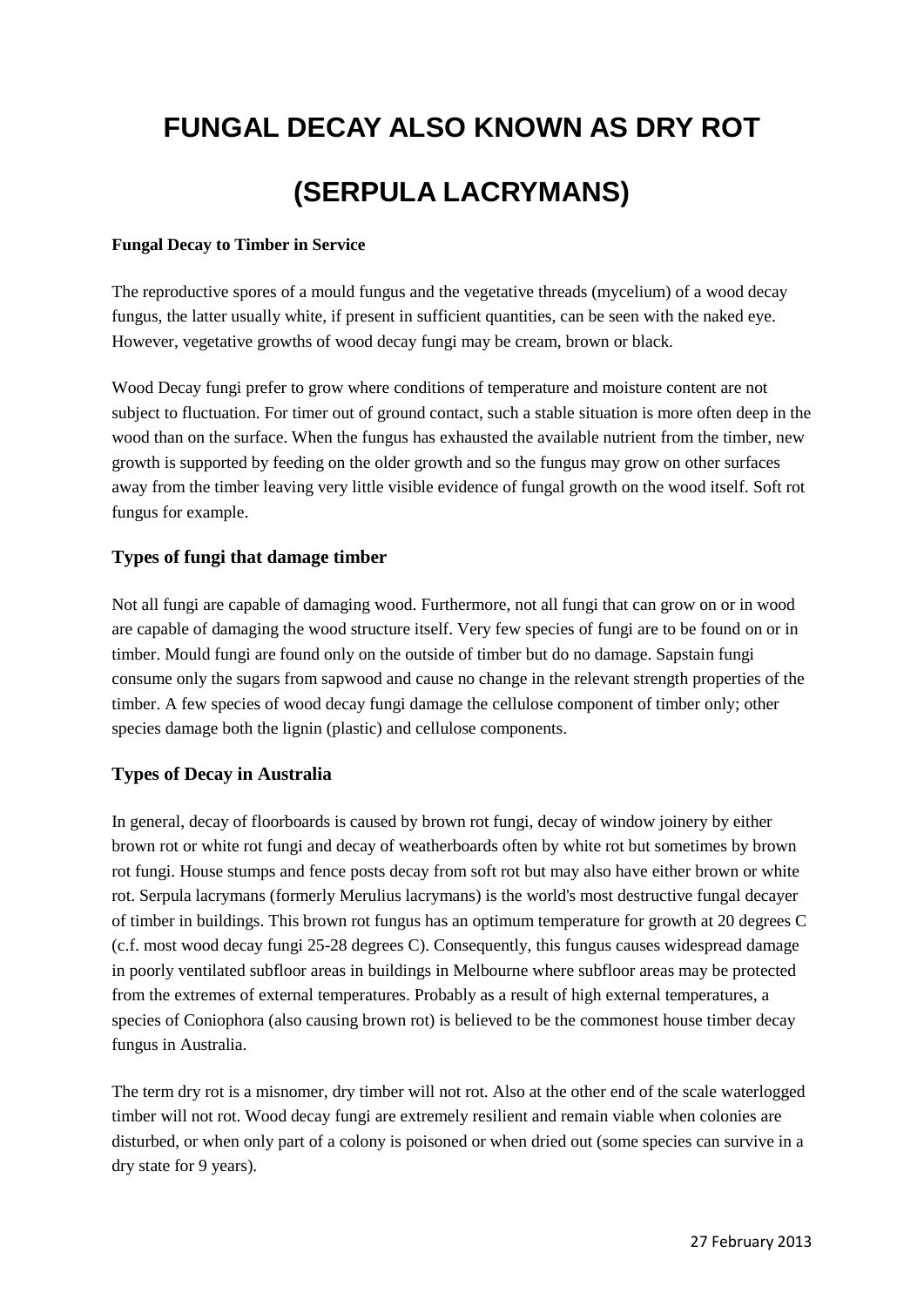## **Moisture content values relating to timber in defined situations**

| Oven dried and desiccated timber in the<br>laboratory                           | 0%                                         |
|---------------------------------------------------------------------------------|--------------------------------------------|
| Equilibrium moisture content for timber in<br>buildings, protected from weather |                                            |
| Melbourne                                                                       | $10-12$                                    |
| Melbourne, with air-conditioning                                                | $8 - 14$                                   |
| <b>Inland Queensland</b>                                                        | $7 - 12$                                   |
| <b>Coastal Queensland</b>                                                       | $10-15$                                    |
| Lowest level at which decay can continue                                        | 18-20                                      |
| Lowest level at which corrosion of metal<br>fastenings occur in wood            | 18                                         |
| Fibre saturation value, i.e. Level above which<br>decay can commence            | 30                                         |
| Waterlogged wood                                                                | 150 or greater depending on timber species |
| Moisture content of decaying wood                                               | 20-120                                     |
| Water as free water present in cell voids                                       | 30-150 or greater                          |
| Timber changes dimensionally                                                    |                                            |
| In theory                                                                       | $0 - 30$                                   |
| In practical situation                                                          | $7 - 30$                                   |
| Moisture meter gives accurate reading                                           | $9 - 30$                                   |

## **Moisture**

# **Moisture content levels**

To prevent decay starting in a susceptible timber, it is important to keep the moisture content below a certain critical value. The human senses are not suited to discriminating differences in moisture levels in materials, hence suitable instrumentation for determining the critical levels is essential.

The moisture content (MC) above which unprotected timber is considered to be decay susceptible is a conservative value of 18-20% MC. Together with a splinter test, the experienced investigator is able to determine the presence and extent of each of the following states of the timber: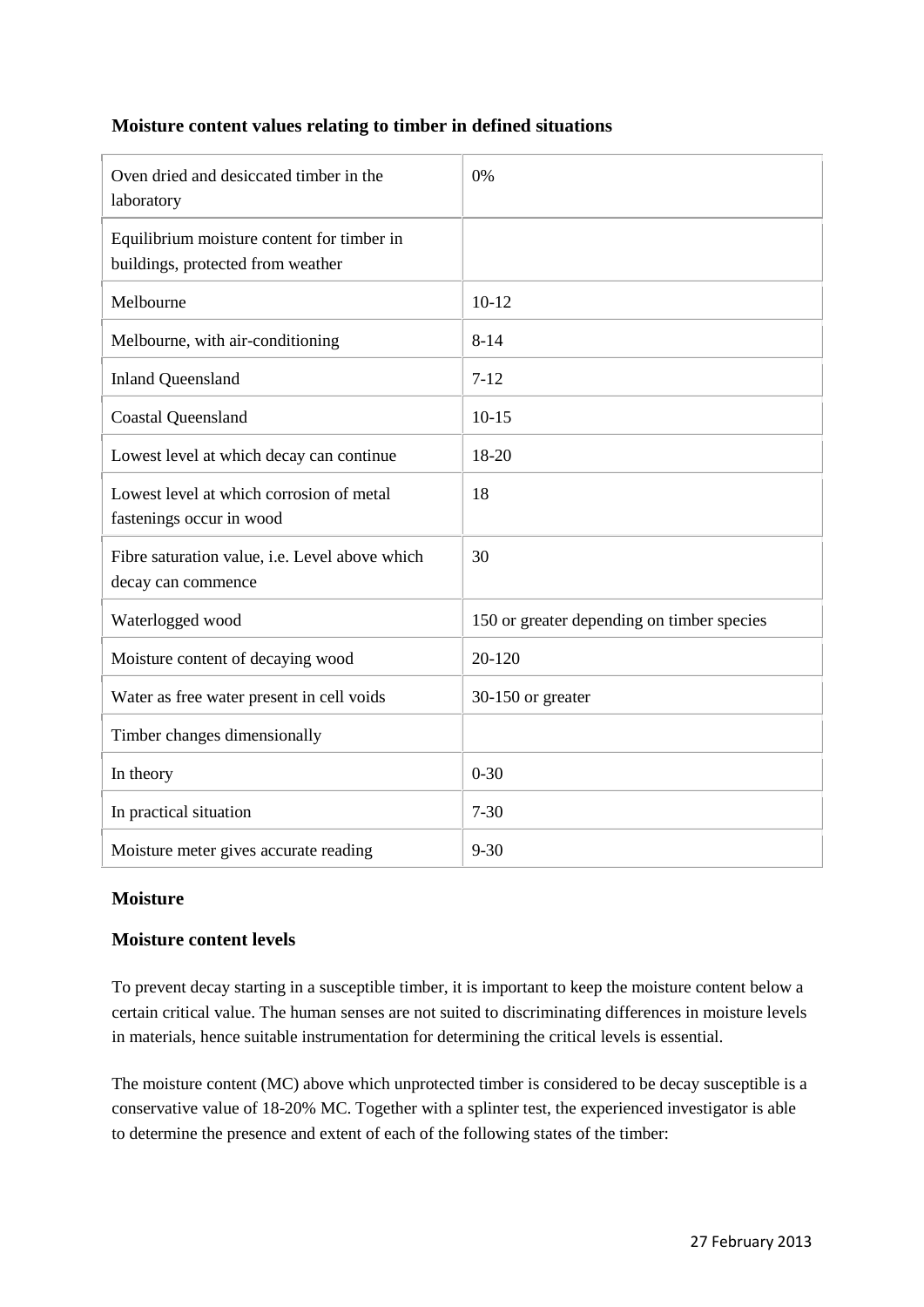## **Moisture content of timber**

Moisture content (%) of wood is the ratio of the mass of water contained in the wood to the mass of dry wood expressed as percent. Four combinations of moisture content of wood and relative humidity of airspace are listed with comments relating to conditions for fungal growth and subsequent wood decay. The presence of vegetation growth is not necessarily an indication of the presence of decay, however, the presence of a reproductive fruiting body of the fungus is usually associated with significant wood decay warranting replacement of timber (at least in part).

| Scenario No.   | <b>Moisture</b><br>content of wood,<br>percent | <b>Relative</b><br>humidity of air<br>space, percent | <b>Location and</b><br>amount of<br>fungal growth                                       | <b>Condition of</b><br>wood               |
|----------------|------------------------------------------------|------------------------------------------------------|-----------------------------------------------------------------------------------------|-------------------------------------------|
| 1              | <20                                            | <90                                                  | No growth on or<br>in wood                                                              | Not decaying                              |
| $\overline{2}$ | 20-120                                         | <90                                                  | Growth mainly<br>inside wood,<br>surface mycelium<br>flat and may not<br>be too obvious | Decaying                                  |
| 3              | 30-120                                         | >90                                                  | Growth inside<br>wood, surface<br>mycelium<br>luxurious and<br>growth very<br>obvious   | Decaying                                  |
| $\overline{4}$ | >150                                           | >90                                                  | Luxurious growth<br>on surface, but<br>with little growth<br>within the wood            | Not decaying<br>(because water<br>logged) |

The moisture relationships of wood decaying fungi as related to growth on and in wood

\* For example, untreated joists/ bearers of a suspended wooden floor

NOTE: A comparison of 2 and 4 shows that the amount of growth visible on the wood surface may give no indication as to the amount of decay in that wood. It is for this reason that we characterize fungal decay simply according to the condition and appearance of the timber itself.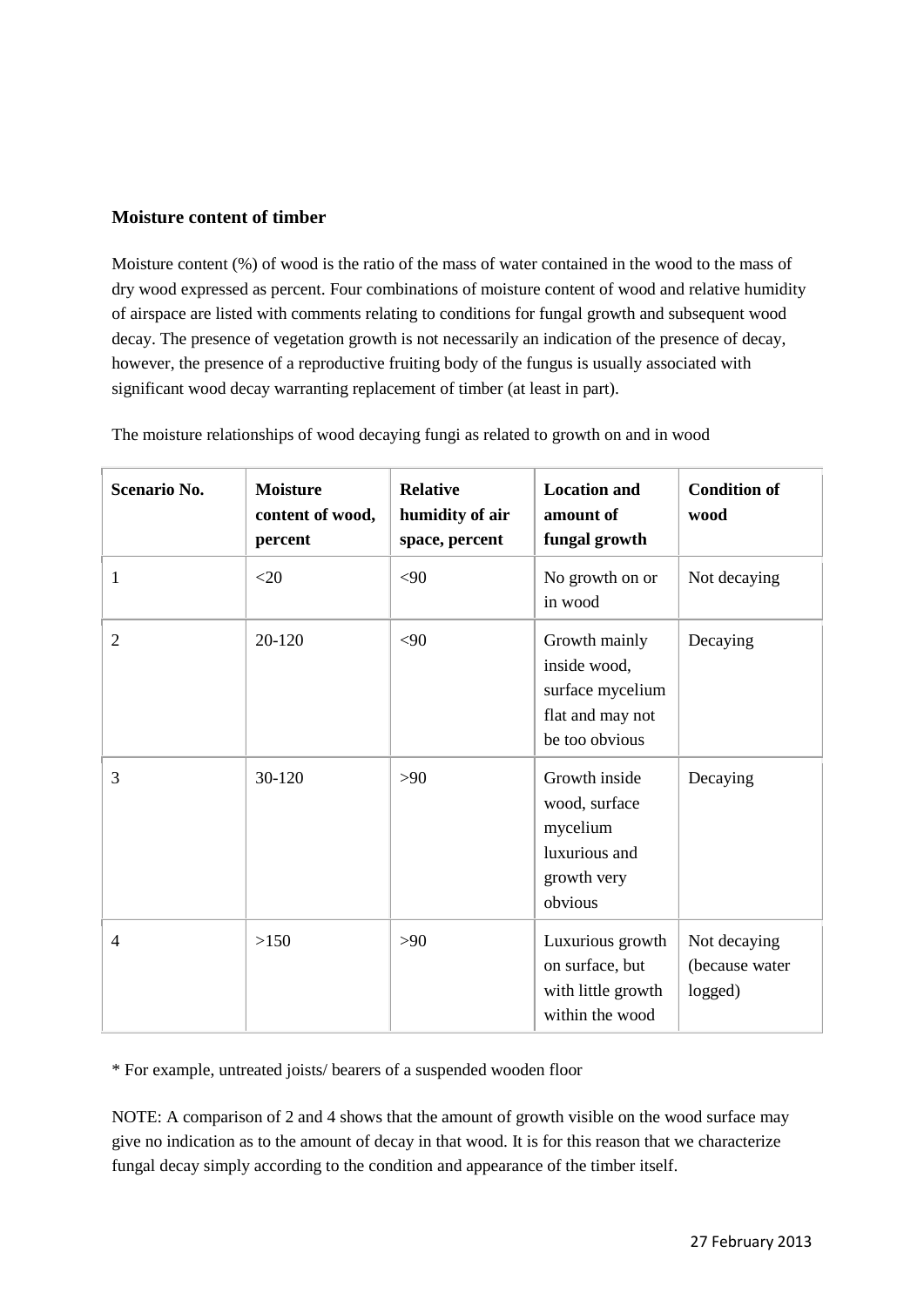## **Moisture values for building timbers in Australia**

The values for moisture content (%) for different building situations are listed. The additional values listed are a guide to determining the degree of risk for any timbers examined for moisture content (%).

## **Appearance of decay of timber**

Decaying wood and decayed wood are visually quite different. Decaying wood contains sufficient moisture to retain its original shape and may have sufficient strength to withstand normal loads.

In contrast decayed wood is reduced both in moisture content and size as indicated by cracking either along or across the grain or by fibres coming apart in a stringy manner. Decayed wood will have undergone considerable strength reduction and in the case of floorboards could be eventually expected to fail under the load of humans or furniture.

Splinter test to determine strength loss. Although some practice is necessary, the splinter test is basically simple. A sharp instrument e.g. a knife, with a locking blade is more suitable than a chisel or screwdriver (the latter is usually too blunt to drive deep enough into the wood). Following is the procedure for testing:

- 1. Insert the knife at right angles to the surface of the wood to a depth of 3 to 4 mm; this is best done with a single forceful jab, rather than a Insert the knife at right angles to the surface of the wood to a depth of 3 to 4 mm; this is best done with a single forceful jab, rather than a continuous push. If the blade has a wide tip, the latter should be inserted parallel to the direction of the wood grain.
- 2. Bend the knife towards the face of the wood to pry out a splinter of wood. Sound wood will make a distinctive sound and produce a long splinter of wood with a jagged end without breaking across the top of the blade. Wood seriously affected by white rot fungus will fail along the grain, disintegrating into white and fibrous lengths. Brown rot and soft rot affected wood will break across the point of knife insertion, with no long splinters being produced and without a tearing sound. Badly decayed wood will often comer out in large chunks as the knife penetrates the timber. If the surface strength is affected, the splinter test is repeated, gradually penetrating deeper until sound wood is reached.

Until the inspector is fully experienced with the splinter test, splinters from suspected decay affected timbers should be compared with splinters similarly removed from timber (of the same species) in adjacent areas that are more likely to be sound (e.g. The above ground areas around a post or stump that is being inspected for decay at or below ground line)

#### **Moisture content**

The moisture content of the timber should be checked in all areas perceived to be damp or where ventilation is considered to be inadequate.